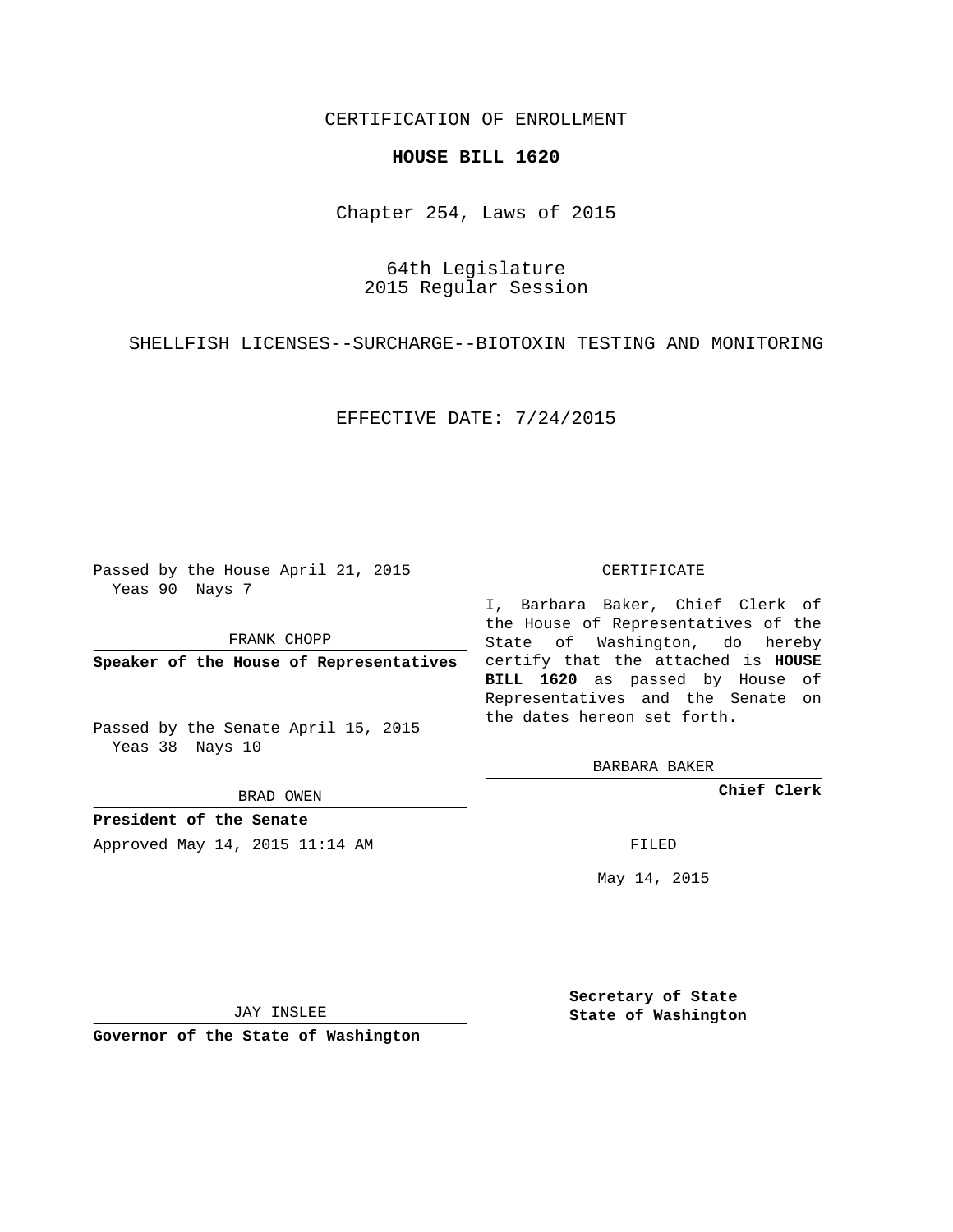### **HOUSE BILL 1620**

### AS AMENDED BY THE SENATE

Passed Legislature - 2015 Regular Session

# **State of Washington 64th Legislature 2015 Regular Session**

**By** Representatives Tharinger, Fey, Lytton, Van De Wege, Stanford, Fitzgibbon, Walkinshaw, Cody, Pollet, and Jinkins; by request of Department of Health

Read first time 01/23/15. Referred to Committee on Appropriations.

1 AN ACT Relating to increasing the surcharge to fund biotoxin 2 testing and monitoring; and amending RCW 77.32.555.

3 BE IT ENACTED BY THE LEGISLATURE OF THE STATE OF WASHINGTON:

4 **Sec. 1.** RCW 77.32.555 and 2009 c 577 s 1 are each amended to 5 read as follows:

 (1) In addition to the fees authorized in this chapter, the department shall include a surcharge to fund biotoxin testing and monitoring by the department of health of beaches used for recreational shellfishing, and to fund monitoring by the Olympic region harmful algal bloom program of the Olympic natural resources 11 center at the University of Washington. The surcharge on recreational shellfish licenses cannot be increased more than one dollar and can only be increased when the surcharge for commercial shellfish 14 licenses is increased. A surcharge of ((three)) four dollars applies to resident and nonresident shellfish and seaweed licenses as 16 authorized by RCW 77.32.520(3) (a) and (b); a surcharge of  $((\text{two}))$ 17 three dollars applies to resident and nonresident adult combination 18 licenses as authorized by RCW 77.32.470(2)(a); a surcharge of  $((\text{two}))$  three dollars applies to annual resident and nonresident razor clam licenses as authorized by RCW 77.32.520(4); and a surcharge of 21 ((one)) two dollars applies to the three-day razor clam license

p. 1 HB 1620.SL